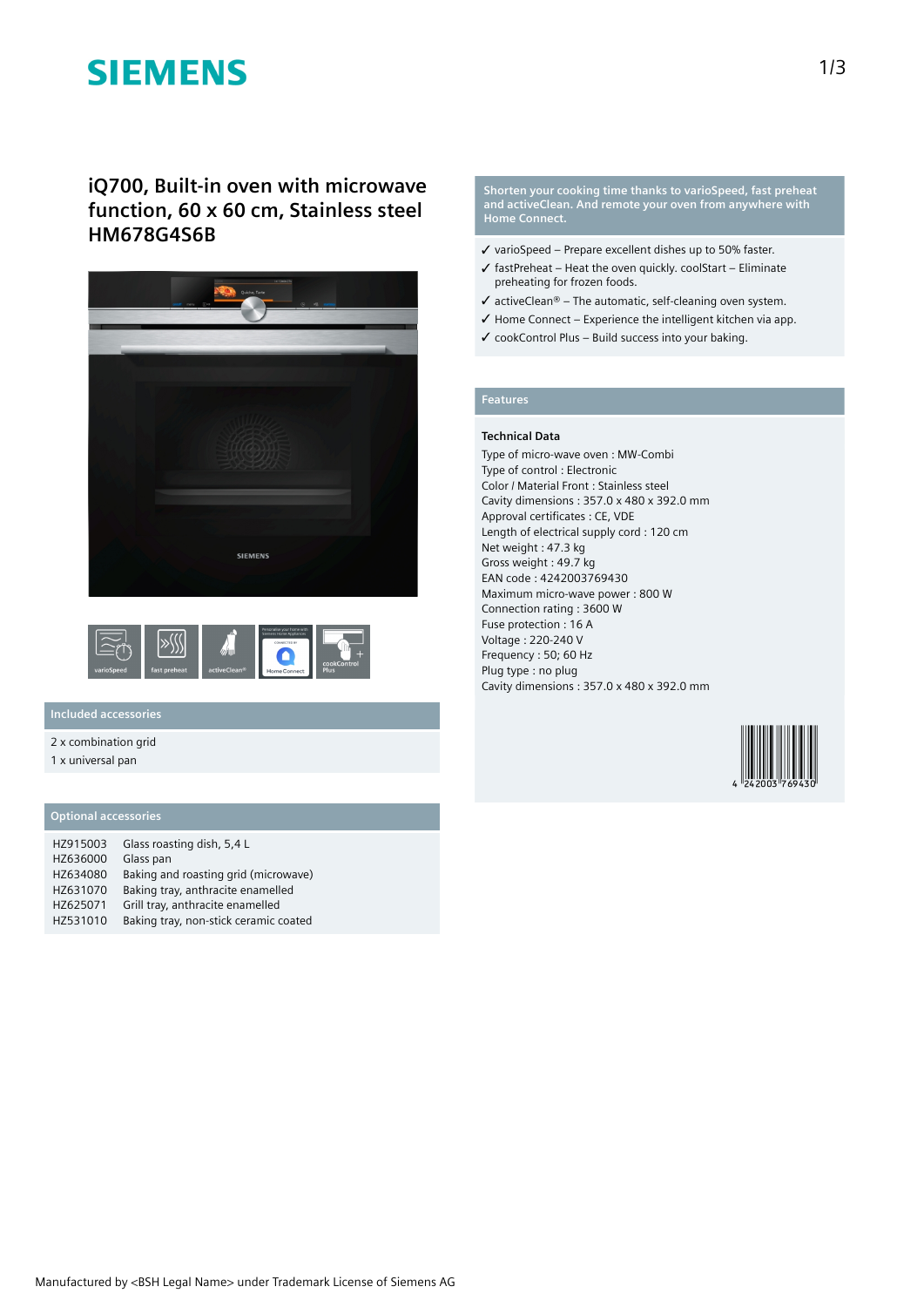# **SIEMENS**

# iQ700, Built-in oven with microwave function, 60 x 60 cm, Stainless steel **HM678G4S6B**

### **Features**

#### **Design**

- 5.7" TFT touchDisplay Plus
- Cavity inner surface: enamel anthracite
- Drop down oven door, softClose, softOpen
- 
- ●<br>● Multilevel LED Illumination, LED light, Light on/off when door opened/closed
- 5 shelf positions in oven
- Stainless steel control dial
- Bar handle
- We recommend you to choose complementary products within IQ700, in order to assure an optimal design combination of your Built-In appliances.

#### **F e a t u r e s**

- Intelligent microwave inverter technology: For optimised results maximum output power will be regulated to 600 W when used in longer operation for gentler cooking.
- Digital temperature display with proposal
- Actual temperature display Heating-up indicator Temperature p r o b e
- Electronic door lock
- Control panel lock Automatic safety switch off Residual heat indicator Start button Door contact switch
- WLAN Home connect enabled
- cookControl Plus
- bakingSensor
- roastingSensor Plus
- $\bullet$  Electronic oven clock timer
- coolStart
- Integral cooling fan

**Cleaning**

• activeClean

#### **Programmes/functions**

- Oven with microwave with 15 PC heating methods: 4D hot air, hotairGentle, conventional top & bottom heating, Conventional heat Gentle, hot air grilling, full width grill, half width grill, Pizza setting, coolStart, bottom heat, intensive conventional heat, low temperature cooking, keep warm, dehydrate, plate warming
- Additional heating methods with microwave: Microwave, Combi microwave variable
- Fast preheat

#### **A c c e s s o r i e s**

- 2 x combination grid, 1 x universal pan
- 1 level telescopic shelf, pyrolitic proof

#### **Technical information**

- Cavity volume: 67 litres
- Temperature range 30 °C 275 °C
- Total connected load electric: 3.6 KW
- 120 cm Cable length
- Nominal voltage: 220 240 V
- Appliance dimension (hxwxd): 595 mm x 594 mm x 548 mm
- Niche dimension (hxwxd): 585 mm 595 mm x 560 mm 56 8 m m x 550 mm
- Please refer to the dimensions provided in the installation manual